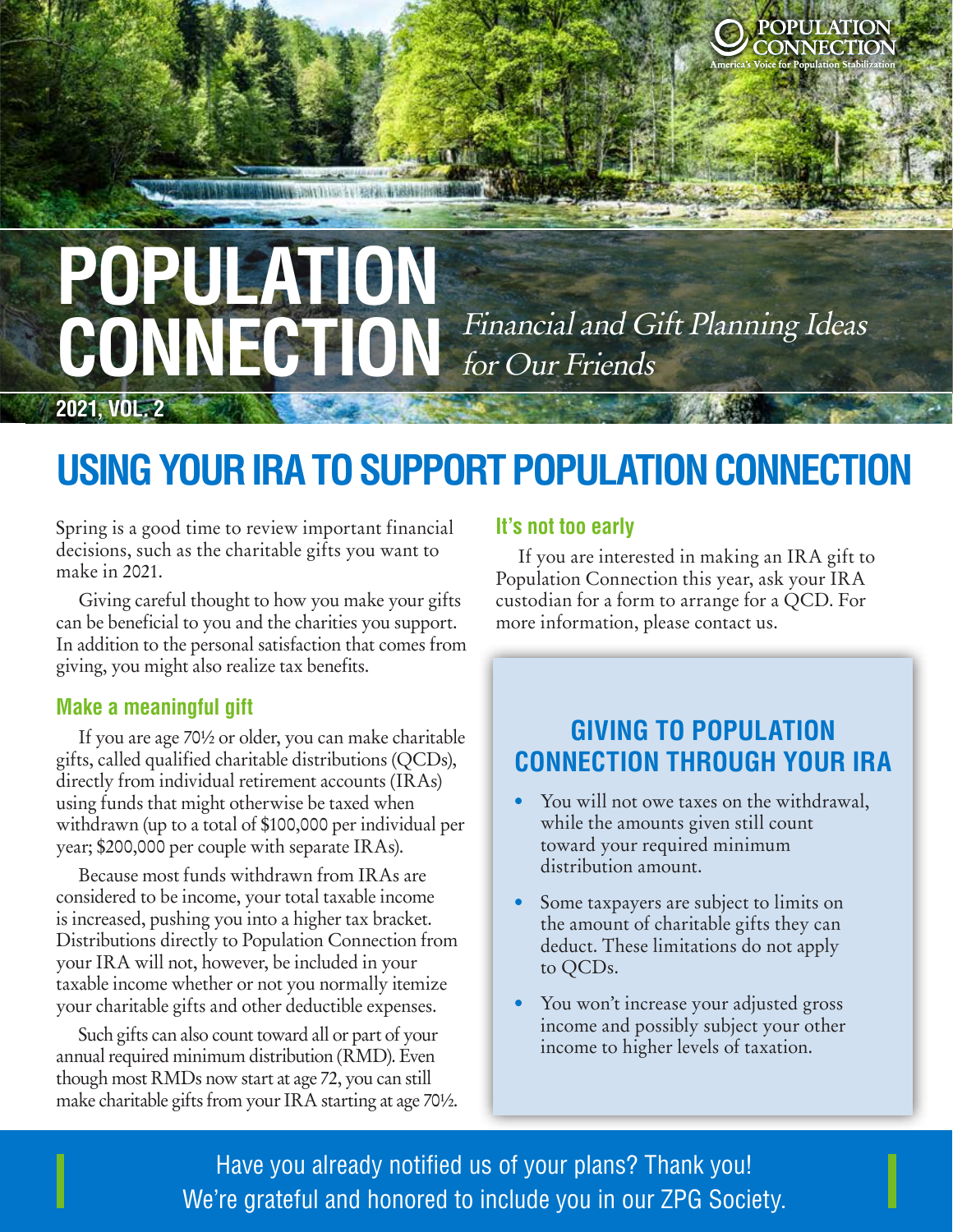## **BEQUESTS BY THE NUMBERS**

More than 70% of American households contribute to charity each year, yet only about 9% leave gifts to charity in their estate plans. Those are surprising statistics when you consider how remarkably simple it is to include a charitable gift in your will or revocable living trust.

Your gift to Population Connection can be personally satisfying without jeopardizing the financial security of your family. When considering a charitable bequest, think of all the assets you own and how they can be distributed to those you care about. For example:

- **1. Investments.** You can fund a gift during your lifetime from which you retain an income. Appreciated securities can be sold with no loss to capital gain taxes—and it might even be possible to supplement your retirement income. You can also establish a trust in your estate plan that pays income to family members for life with the assets then passing to Population Connection.
- **2. Life insurance.** You can name Population Connection the beneficiary, co-beneficiary, or contingent beneficiary of an insurance policy while retaining ownership. Or you can make us the owner of a policy that is no longer needed for family security.
- **3. Retirement accounts.** You can avoid the income tax from your IRA by making a gift directly from your IRA during your lifetime. Through your estate, you can also use IRA assets to make a gift to a loved one that will make payments for their lifetime.
- **4. Real estate.** You can give real estate outright to Population Connection during your lifetime or through your estate. Also, you can give real estate and receive income for life or give real estate and get fixed, steady payments for life with a charitable gift annuity.

To learn more about these or other ideas for including Population Connection in your estate plan, please contact us.

### **10 LITTLE-KNOWN ITEMS TO LEAVE TO CHARITY**

- 1. Any assets not needed for heirs' future security.
- 2. Accounts receivable of a professional or business owner.
- 3. Unpaid commissions.
- 4. Unpaid royalties under a patent license.
- 5. Remaining payments on installment obligations.
- 6. Deferred compensation of an executive.
- 7. A final salary check, bonuses, and distributions from employee benefit plans.
- 8. A business partner's share of partnership income up to date of death.
- 9. Interest on U.S. savings bonds.
- 10. Death benefits from IRAs or other retirement accounts.

Most of these items consist of income earned by a decedent before death but paid to their estate after death. The income is still subject to income tax, but a gift of these assets to Population Connection completely avoids all income taxes.



Medical Director Dr. Michelle Dubon of Women's International Network for Guatemalan Solutions (WINGS) oversees reproductive health and family planning clinical services. Population Connection invited her to discuss the challenges WINGS faces when offering services to their patients, most of whom live in rural areas.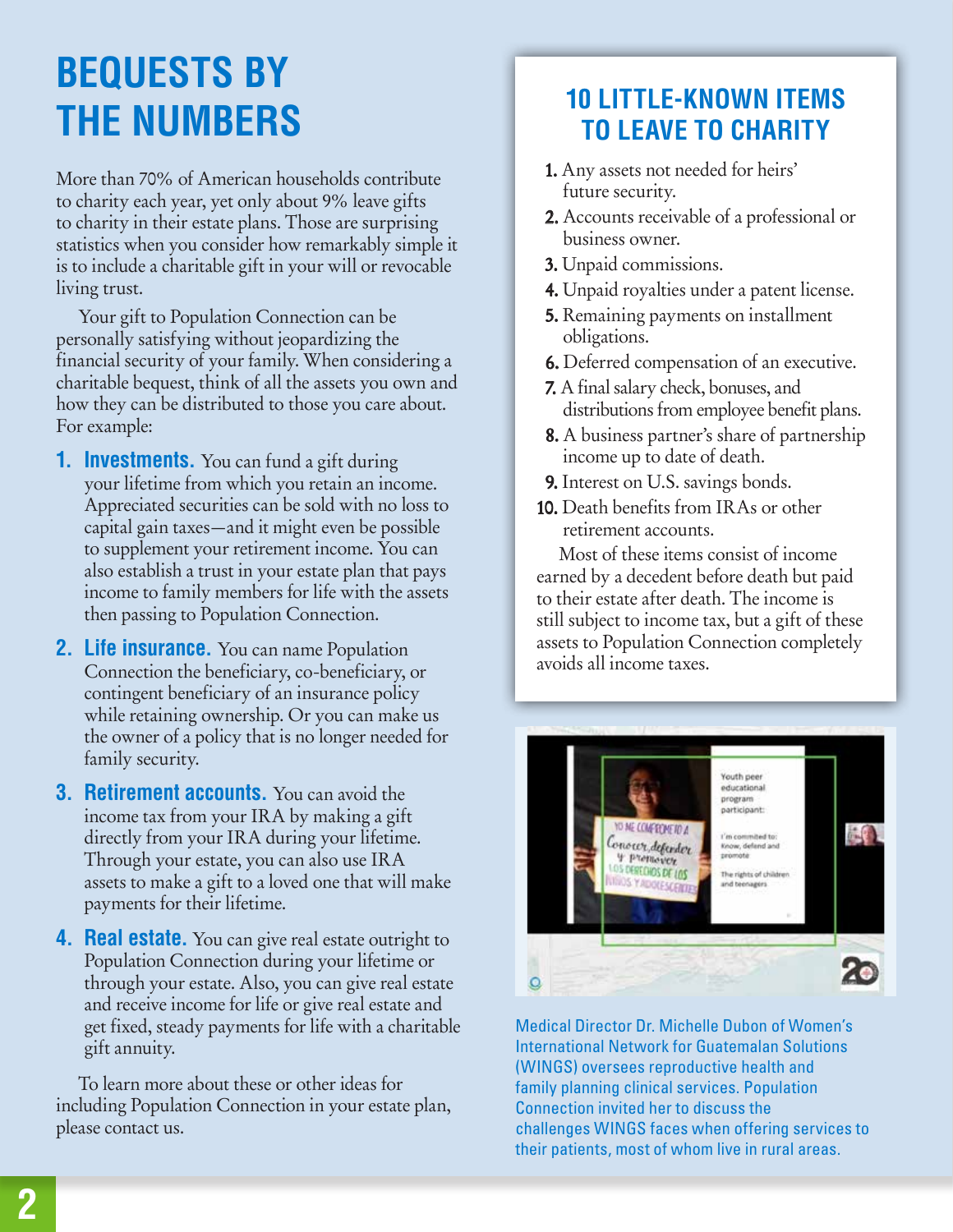### **INSPIRED TO GIVE**

Born in 1943 in New York City, Eric Hirst attended Rensselaer PolyTech, majoring in mechanical engineering and then had "a free ride courtesy of the federal government" to graduate school at Stanford University.

Eric met his late wife, Susan, in graduate school, marrying while he finished up his Ph.D. in mechanical engineering. They both taught for two years at Alabama's Tuskegee Institute (now Tuskegee University) before moving to Tennessee, where Eric worked at Oak Ridge National Lab for the next 30 years.

After retiring, the couple moved to the Seattle area, where they spent a lot of quality time with their grandchildren. After losing Susan a few years ago, Eric started dating Lorrie—a friend of his late wife's. He quips, "I feel really lucky that I somehow tricked two wonderful women into going out with me."

#### **Becoming passionate**

Eric first became interested in Zero Population Growth (ZPG) while living in California. He spent a lot of time in the outdoors, biking and hiking in the mountains. "I became an environmentalist … passionate about preserving the wilderness," Eric recalls. "My interest in population began in the mid-to-late 1960s, with Paul Ehrlich's ideas and his book, 'The Population Bomb'—so I joined ZPG.

"Population growth is hurting the planet. If we don't address this problem, we'll never be able to solve lots of other problems, including water shortages and climate change. They're all rooted in population growth.

"Climate change isn't going to happen just in the future; we're already seeing its effects now wildfires, floods, hurricanes, tornadoes, rising sea



#### Eric Hirst

levels. The fundamental origin of climate change is, in my view, population growth."

#### **Giving back**

Despite a modest upbringing, Eric feels he has led a charmed life and has an obligation to give back, which has inspired him to include Population Connection in his will.

"I've stayed involved with Population Connection all these decades because it is the only environmental organization that has the courage to tackle population issues. I'm really glad Population Connection is trying to do something about this critical problem."

### **Thank you**

We're deeply grateful to Eric for his longstanding support of ZPG—and now Population Connection—both as a member of the President's Circle and the ZPG Society.

For other ideas about including Population Connection in your estate plans, visit www.popconnect.org/legacy.